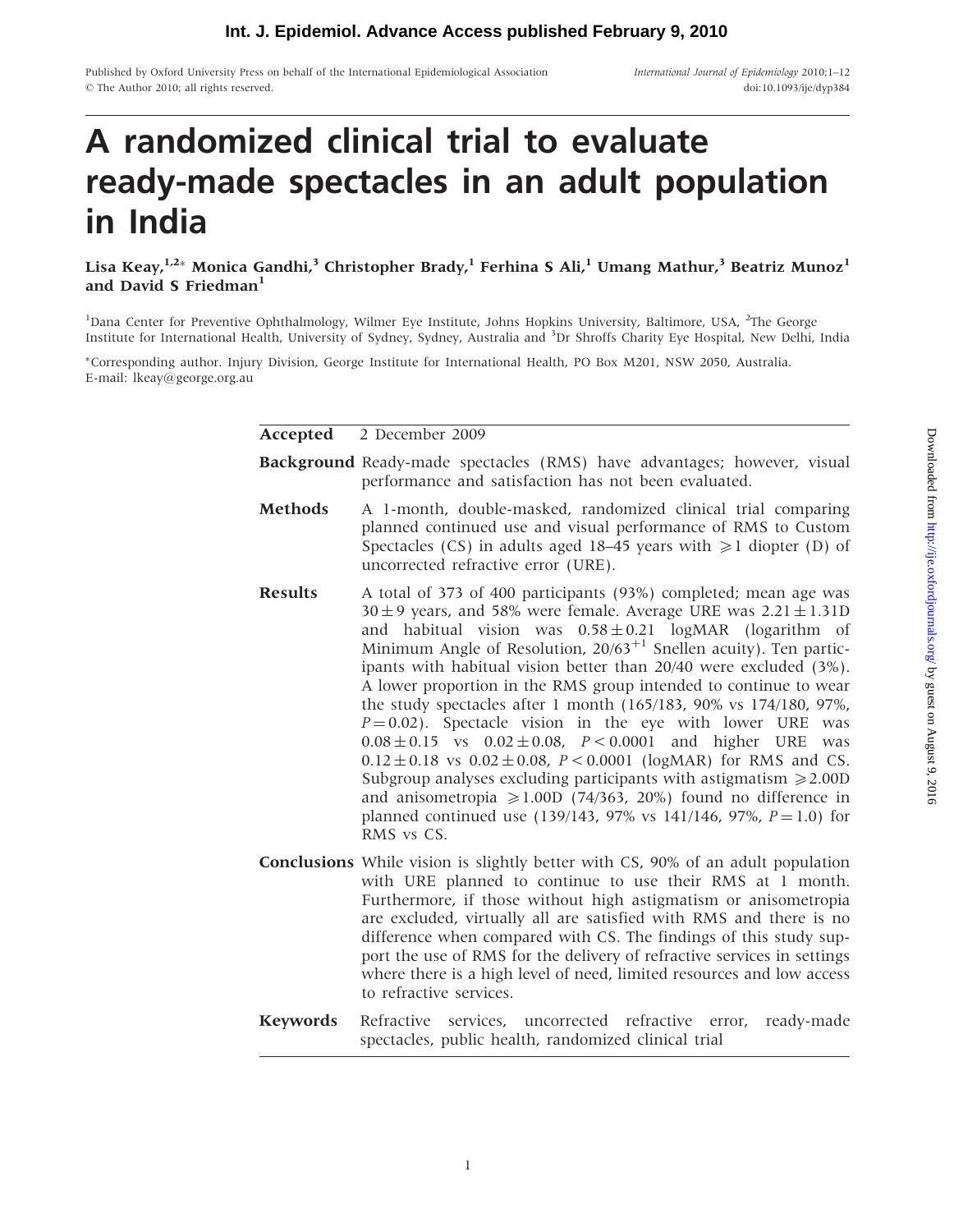## Introduction

Uncorrected refractive error (URE) is a major cause of visual impairment and blindness globally. The World Health Organization has made refractive error correction a priority in the global initiative to eliminate avoidable blindness: Vision 2020—the Right to  $Sight.$ <sup>1</sup> It is estimated that 153 million people worldwide have distance vision worse than 20/60 due to uncorrected refractive  $error<sup>2,3</sup>$  and close to one-third of these live in India.<sup>4</sup>

Large population-based studies, such as the Andhra Pradesh Eye Disease Study,<sup>5</sup> confirmed that URE is a major cause of visual impairment and blindness in India. In this study, approximately two-thirds of adults with high amounts of refractive error  $\geq 3$ diopters  $(D)$ ] were not using spectacles.<sup>6</sup> The cost of spectacles, availability of refractive services, particularly in rural areas, and quality of refractive services are barriers to addressing URE.<sup>3</sup> The impact of poor vision due to refractive error is especially significant as many of those affected are working age.<sup>7</sup> Smith and colleagues<sup>7</sup> estimated that the global economic burden of uncorrected refractive error is in excess of \$269 billion dollars in potential productivity loss and provision of care for those affected.

Spectacles are usually made to order ['custom spectacles' (CS)]; however, due to limited resources and a high level of need in developing countries, ready-made spectacles (RMS) may be preferred. $8-12$  Despite anecdotal success, there is a paucity of research on the acceptability of RMS in comparison with CS.

We have previously reported that RMS were well tolerated in school-aged children in China.<sup>13</sup> Others have reported that ready-made reading spectacles improve vision-related quality of life in a presbyopic population in rural Africa.<sup>14</sup> To our knowledge there

have been no prospective evaluations of RMS for simple refractive error in adults. We report a randomized trial to compare the performance of RMS and CS in an adult population with URE. Planned continued use, rate of remakes and visual performance are evaluated.

## Methods

The performance of RMS was compared with CS using a prospective double-masked randomized clinical trial. The Johns Hopkins Medicine Institutional Review Board and the Dr Shroff's Charity Eye Hospital (SCEH) Human Research Ethics Committee approved the study protocol and this clinical trial was registered with the US National Institutes of Health Protocol Registration System (<https://register> .clinicaltrials.gov NCT00657670).

Participants aged 18–45 years were recruited from patients attending the SCEH outpatient clinic and outreach screening camps in Delhi, India. Those who did not want to participate in the study were referred to existing spectacle services at SCEH. Potential subjects were required to have at least 1D of spherical refractive error, and have habitual vision of 20/40 or worse in the better seeing eye to be eligible to participate. Unlike our concurrent trial in school-aged children in China,<sup>13</sup> which excluded higher levels of astigmatism and anisometropa, there were no exclusion criteria for complex refractive error.

After oral consent was obtained, participants were asked a series of questions about their socio-economic status, ocular and general health. Study enrollment and follow-up are summarized in Figure 1. Participants were evaluated when they received their



Figure 1 Flow chart of the progress of study participants in the clinical trial.  $RMS =$ ready made spectacles,  $CS =$ ready made spectacles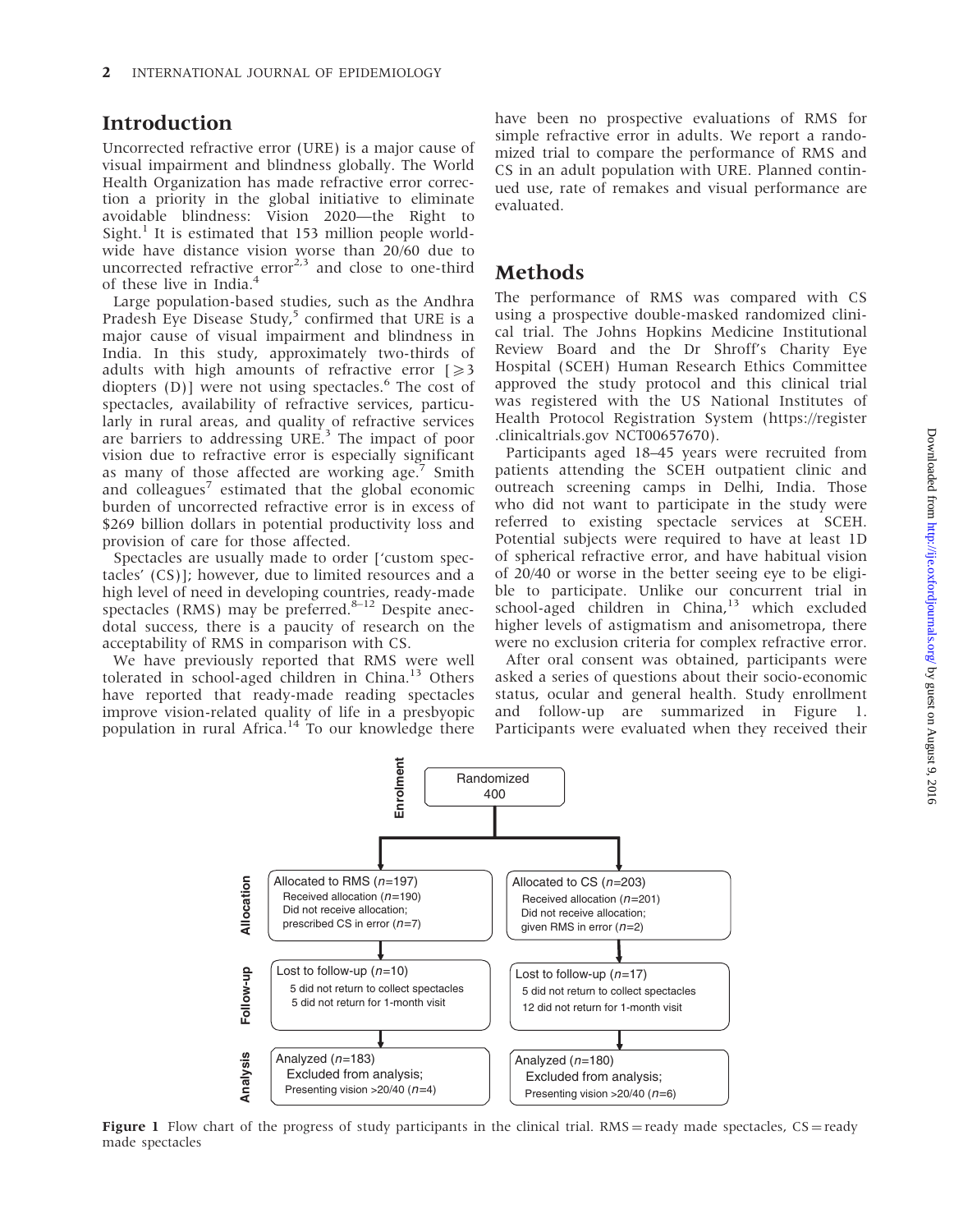spectacles and after 1 month of wear. At the completion of the 1-month visit, all participants were given US\$5 to compensate for travel costs and time. Those who were unable to attend the clinic for the final visit were instead interviewed on the telephone. All study personnel involved in data collection were masked to the treatment allocation.

#### Outcome data

The proportion who planned to continue to wear the study spectacles was the primary outcome. Secondary outcome measures included willingness to pay (WTP) and subjective impressions about whether or not vision was improved with the study spectacles. The need to adapt to the new spectacles and patterns of use were also compared.

The study participants were asked about the presence of a range of symptoms: blurred vision, distorted vision, headache, disorientation, dizziness, eyestrain and nausea when they first received their spectacles and after 1 month of use. Finally, visual acuity with the study spectacles was compared.

#### Vision testing

Visual acuity measurements were taken using tumbling E-charts (Precision Vision, Villa Park, IL, USA) with retro-illumination.<sup>15</sup> Visual acuity was letter scored with 0.02 logMAR (logarithm of Minimum Angle of Resolution,  $20/63$ <sup>+1</sup> Snellen acuity) assigned to each letter. The participants were asked to continue reading smaller rows of letters until four out of five were incorrectly identified.

Habitual vision, with either no correction or with the participants' own spectacles, was assessed at the first visit and at the return visit prior to receiving the study spectacles. The average of these two measurements was used in the analysis.

All participants had been refracted in the outpatient service of SCEH prior to enrolment and this was used as the starting point for the subjective refraction. The sphero-cylindrical refraction was finalized using bracketing with  $\pm 0.25D$  trial lenses and binocularly balanced using prism dissociation. The final refraction was the most plus correction that provided 20/20 vision. Spectacles were prescribed for distance refractive error only. The study optometrists recommended the CS prescription based on the full sphero-cylindrical correction and RMS prescription based on the spherical equivalent (SE) for the eye with lower refractive error but limited to the powers in the RMS inventory. Corrected vision was measured with the study spectacles at the dispensing visit.

Before analysis, the sphero-cylindrical refraction and spectacle prescription was converted into three Fourier coefficients: a spherical lens (M) and two cross-cylinders, one at axis  $45^{\circ}$  ( $J_{45}$ ) and one at axis  $0^{\circ}$  (J<sub>0</sub>) using the methods described by Thibos.<sup>16</sup> The 'defocus' due to spherical and cylindrical refractive error was estimated by the length of the power error was estimated by the vector  $(P = \sqrt{M^2 + J_0^2 + J_{45}^2})$ .

#### Spectacles

Participants selected a frame from a choice of four metal frames. Both the CS and RMS were made to order using CR39 lenses in the optical shop at SCEH. The optical centre distance of the CS was matched to the participant's pupillary distance and, for the RMS group, the optical centre distance was 60mm. The spectacle lenses used in the RMS group were  $+1.00$ to  $+4.00$  in 0.50 steps,  $+5.00$ ,  $+6.00$  and  $+8.00$ ,  $-1.00$  to  $-6.00$  in 0.50 steps,  $-7.00$ ,  $-8.00$ ,  $-9.00$ and  $-10.00$  and had the same power in each eye in order to mimic a limited inventory of 25 stock keeping units. Remakes were offered if the participant indicated that they did not intend to use their spectacles after 1 month of use.

#### Randomization

The study optometrists, coordinator and participants were masked to the type of spectacles received and remained masked during all study visits. After completion of the first visit, both the CS and RMS prescriptions, pupillary distance, frame choice and participant identification number were sent to the optical shop. The optical dispenser then referred to a computer generated [\(http://www.randomization.com\)](http://www.randomization.com) randomization grid with 400 entries and ordered the spectacles according to the group allocation for the given sequential participant identification number. There was no opportunity for the optical shop technician to change the participation identification number and thereby preferentially move the participant to a different location on the randomization table. Further, the optical shop attendant did not have knowledge of the relative advantages of CS vs RMS and would not be motivated to give one option over the other. The spectacles were verified as ordered by a technician at the optical shop according to standard parameters<sup>8</sup> before being dispensed.

#### Statistical analyses

Subjective responses to the study spectacles were compared using an intent-to-treat (ITT) analysis and Fisher's exact test or chi-squared test as appropriate. Spectacle vision was compared between the two randomization groups using a two-group t-test. Change in the rate of symptoms between the dispensing and follow-up visit was assessed using McNemar's test. We repeated all analyses for 'treatment received'.

Subgroup analyses were conducted excluding those with astigmatism of  $\geq 2.00D$  in at least one eye and excluding subjects with  $\geq 1D$  anisometropia<sup>17,18</sup> and for previous spectacle wearers. A series of analyses were conducted to evaluate the effect of various cut-offs on rate of continued use and other secondary outcome measures.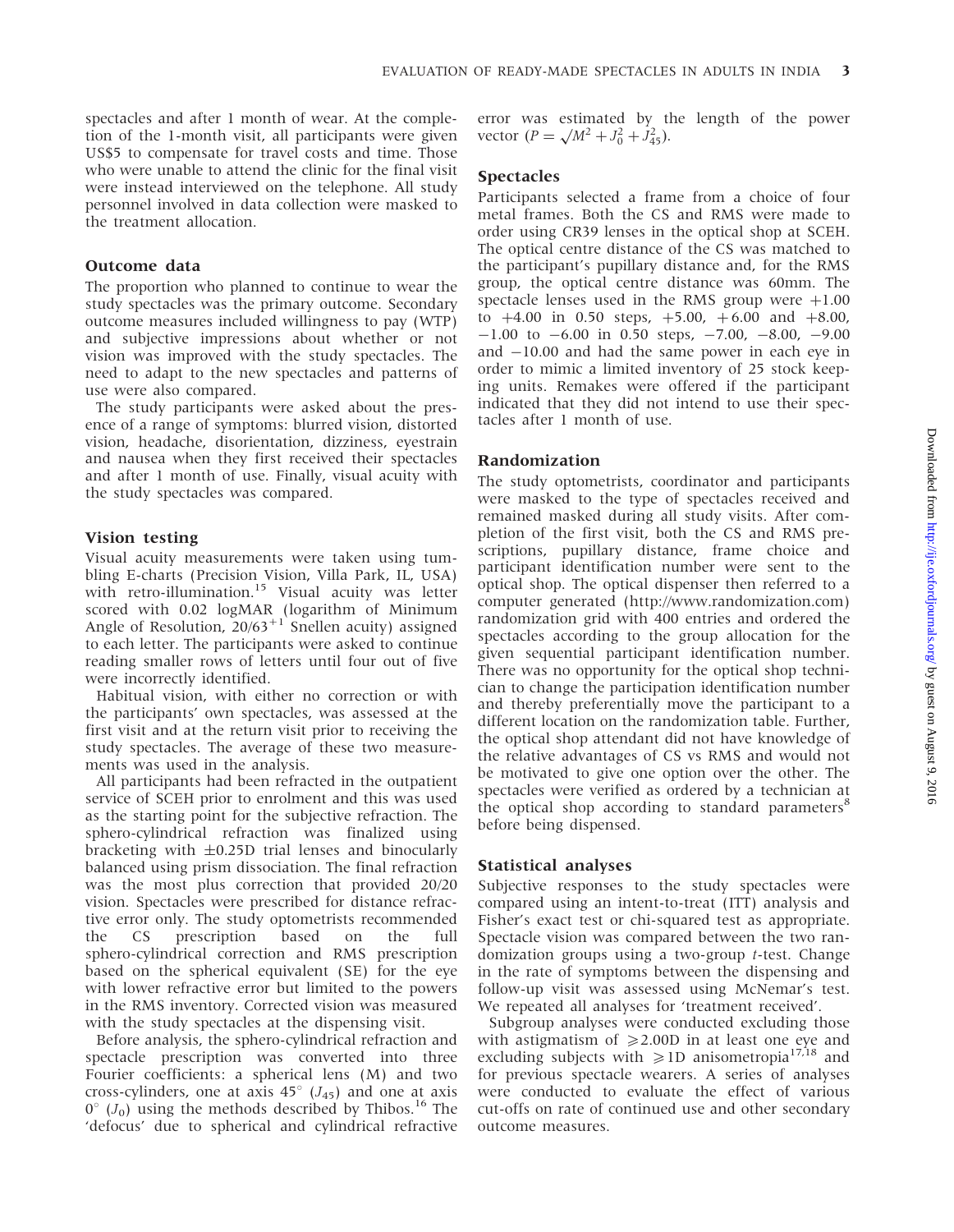The study was powered to be able to detect a 15% difference in the rate of continued use of the study spectacles at a 5% level of significance with 80% power assuming base rate of continued use of 70%. We required 175 in each arm to complete the study and allowing for loss to follow-up enrolled 200 into each arm.

#### Role of the funding source

The funding sources were not involved in the study design, collection, analysis or interpretation of data and the decision to submit the paper for publication.

## Results

Recruitment of 400 participants took place from May to September 2008 with 197 randomly assigned to the  $\geq$ RMS and 203 to the CS group. There were nine errors in spectacle orders; seven participants allocated to the RMS group were provided CS and two allocated to the CS group received bilateral spheres. The analysis was repeated according to treatment received; however, the conclusions were not altered and these data are not presented.

In the RMS group, five participants did not return to collect their spectacles, and an additional five did not complete their 1-month visit and were not contactable by telephone. In the CS group, five participants did not return to collect their spectacles, and another 12 did not complete their 1-month visit. Thus, a total of 27/400 were lost to follow-up (7%). Furthermore, 10 participants were excluded from analysis because their presenting vision was  $>20/40$ ; 4 from the RMS group and 6 from the CS group (Figure 1). There were no differences in any of the demographic, medical or ocular history or refractive characteristics between those in the final analysis ( $n = 363$ , Tables 4–7) and the 27 participants who were lost to follow-up (data not shown).

The two randomization groups did not differ by age, gender or socio-economic parameters (Table 1). The self-reported median household annual income was <60 000 rupees (RP) (\$1250) with a median household size of three adults and two children. Approximately half of the participants were unemployed; the rest of the participants were labourers, office workers, professionals or maintained other employment (Table 1).

While there was a low rate of reporting of diabetes, hypertension and heart disease, the majority (63%) reported their general health as 'poor' (Table 2). A higher proportion of the CS group had seen an ophthalmologist previously but no other differences were observed between self-reported ocular and general health in the two groups. One participant in each group indicated that they had cataract but no other eye diseases were reported. Over half had worn spectacles previously and the majority were not wearing

their old spectacles because they still had poor vision when using them.

There were no differences in the baseline refractive characteristics between the two groups (Table 3). The average habitual vision in the better seeing eye was 0.6 logMAR and the average refractive error in the study population was  $2.18 \pm 1.36$  (power vector length). Close to three-quarters of the population  $(281/390, 72\%)$  were myopic and  $\sim$ 50% of the population had astigmatism of  $\geq 0.75D$  in at least one eye. Anisometropia of  $>1.00$  D but  $<2$ D was present in 5.6% and anisometropia of  $\geq 2D$  was present in 2.3% of the population.

There were no adverse events in the study. Almost all participants wore their spectacles to the study visit (95%) and had used them during the last month, full time or for part of the day (Table 4). Overall, there was a high rate of intention to use the study spectacles (93%) but a greater proportion of the CS group intended to continue to wear their spectacles. The refractions for those who did not intend to continue to wear their spectacles tended to show high levels of astigmatism and anisometropia (Appendix). These individuals were refracted again and provided with new spectacles free of charge.

While >90% of both groups agreed that their vision was better with the study spectacles, a higher proportion of those wearing CS reported better vision with their spectacles (Table 4). Similar to the findings on intended continued use and improvement in vision, WTP for the study spectacles was, slightly higher in the CS group ( $P = 0.02$ ). For both groups, this amount was, on average, just over US\$4.

The subjective responses are supported by the comparison of visual acuity with the two types of spectacles. Spectacle vision in the eye with lower URE was  $0.06 \pm 0.12$  vs  $0.01 \pm 0.08$ , P<0.0001 and higher URE was  $0.10 \pm 0.15$  vs  $0.01 \pm 0.08$ ,  $P < 0.0001$  (logMAR) for RMS and CS, respectively (Figure 2).

Those prescribed RMS spectacles reported a lower rate of needing to adapt to their new spectacles (Table 4). However, despite this initial difference, the majority (299/363, 82.4%) had adapted within 1 week of receiving their spectacles.

Symptoms at the dispensing and follow-up visits varied between the two groups (Table 5). The proportion of individuals presenting with distorted vision, headache, disorientation and nausea were similar between the RMS and CS groups, and also between the baseline and follow-up. However, the percentage with blurred vision was significantly greater in the RMS group at the time of spectacle dispensing. While this percentage decreased with time, the difference in blurred vision between the two groups was still present at the 1-month visit. Further analyses indicate that much of this difference in blur can be attributed to individuals with anisometropia and/or higher degrees of astigmatism (Tables 6 and 7). Eyestrain was reported more frequently at the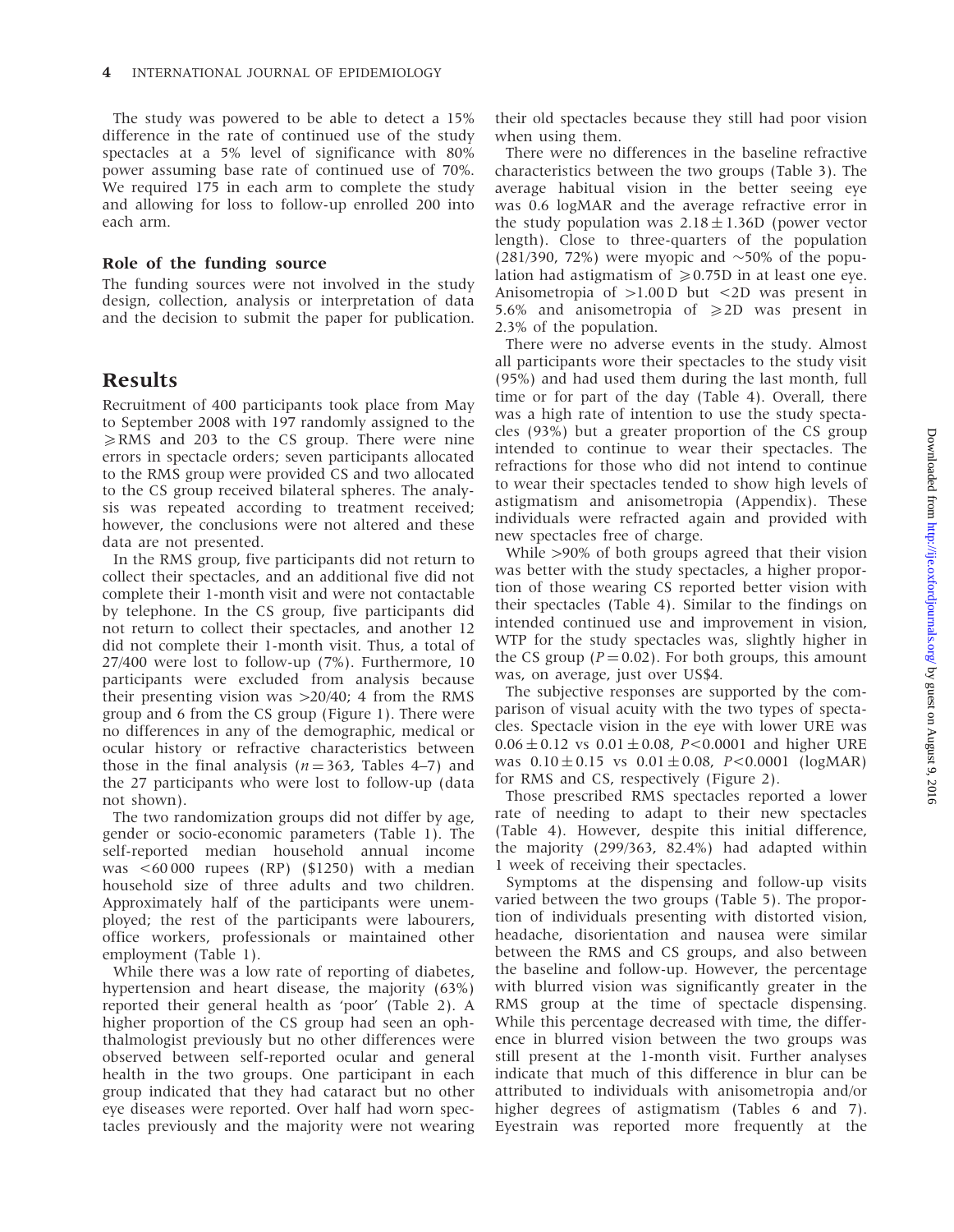|  | <b>Table 1</b> Demographics of study participants |  |  |
|--|---------------------------------------------------|--|--|
|--|---------------------------------------------------|--|--|

|                                         | <b>RMS</b><br>$(n=193)$ | $\mathbf{C}\mathbf{S}$<br>$(n=197)$ |
|-----------------------------------------|-------------------------|-------------------------------------|
| Age, mean $(\pm$ standard deviation)    | $30.4 \pm 9.3$          | $30.4 \pm 9.3$                      |
| Gender, $n$ (% male)                    | 82 (42.5)               | 83 (42.1)                           |
| Household annual income in RP, $n$ (%)  |                         |                                     |
| $<$ 60 000 (US\$1500)                   | 151 (80.3)              | 151 (77.8)                          |
| 60 000-120 000 (US\$1500-3000)          | 23(12.2)                | 31(16.0)                            |
| $>120000$ ( $>$ US\$3000)               | 14(7.5)                 | 12(6.2)                             |
| Own following items, $n$ (%)            |                         |                                     |
| Television                              | 140 (72.5)              | 141 (71.6)                          |
| Telephone                               | 151 (78.2)              | 155 (78.7)                          |
| Bicycle                                 | 55 (28.5)               | 50 (25.4)                           |
| Scooter, motorcycle or moped            | 47(24.4)                | 44 (22.3)                           |
| Car, jeep or van                        | 12(6.2)                 | 4(2.0)                              |
| None of the above                       | 20(10.4)                | 19(9.6)                             |
| People in household                     |                         |                                     |
| Adults, median (inter-quartile range)   | $3(2-5)$                | $3(2-5)$                            |
| Children, median (inter-quartile range) | $2(1-4)$                | $2(1-3)$                            |
| Married, $n$ (%)                        | 107(55.4)               | 113 (57.4)                          |
| Education, $n$ (%)                      |                         |                                     |
| Illiterate                              | 30(15.5)                | 25(12.7)                            |
| Primary school                          | 45(23.3)                | 48 (24.4)                           |
| Secondary school                        | 37 (19.2)               | 31(15.7)                            |
| Higher secondary school                 | 33(17.1)                | 37 (18.8)                           |
| Graduate, post-graduate or professional | 48 (24.9)               | 56 (28.4)                           |
| Occupation, $n$ (%)                     |                         |                                     |
| Labourer                                | 23(11.9)                | 24 (12.2)                           |
| Office <sup>a</sup>                     | 27(14.0)                | 32(16.2)                            |
| Professional                            | 6(3.1)                  | 4(2.0)                              |
| None                                    | 91 (47.2)               | 101(51.3)                           |
| Other                                   | 46 (23.8)               | 36 (18.3)                           |

 $CI =$  confidence interval.

<sup>a</sup>Includes government workers, office workers, salesman and businessmen.

1-month visit compared with dispensing for CS and the initial difference in eyestrain between the two types of spectacles was no longer evident at 1 month.

In subgroup analyses, when those with astigmatism of  $\geq$  2D and anisometropia of  $\geq$  1D or more were excluded, the principle outcome of planned continued use was no longer different between the two groups (Table 6). The rate of continued use was 97% in both the RMS and CS groups. The subgroup of previous spectacle wearers was similar in their responses to the whole group.

Cutoffs for optimal satisfaction were explored further in Table 7 for increasing degrees of astigmatism and anisometropia. The relationship between satisfaction and degree of astigmatism and anisometropia was linear, with increasing satisfaction with lower

astigmatism and less difference in corrective lens power between the eyes. Participant self-report of blur at the time of spectacle dispensing was partially predictive of remakes at 1 month. In the group that had spectacles remade, 9/24 (38%) reported trouble with blur at dispensing as compared with 40/336 (12%) in the group who planned to continue to wear their spectacles  $(P = 0.002$ , Fisher's exact test).

### **Discussion**

We have used a double-masked randomized clinical trial to evaluate the response to RMS and CS in an urban Indian population of adults with URE. Approximately 90% intended to continue to use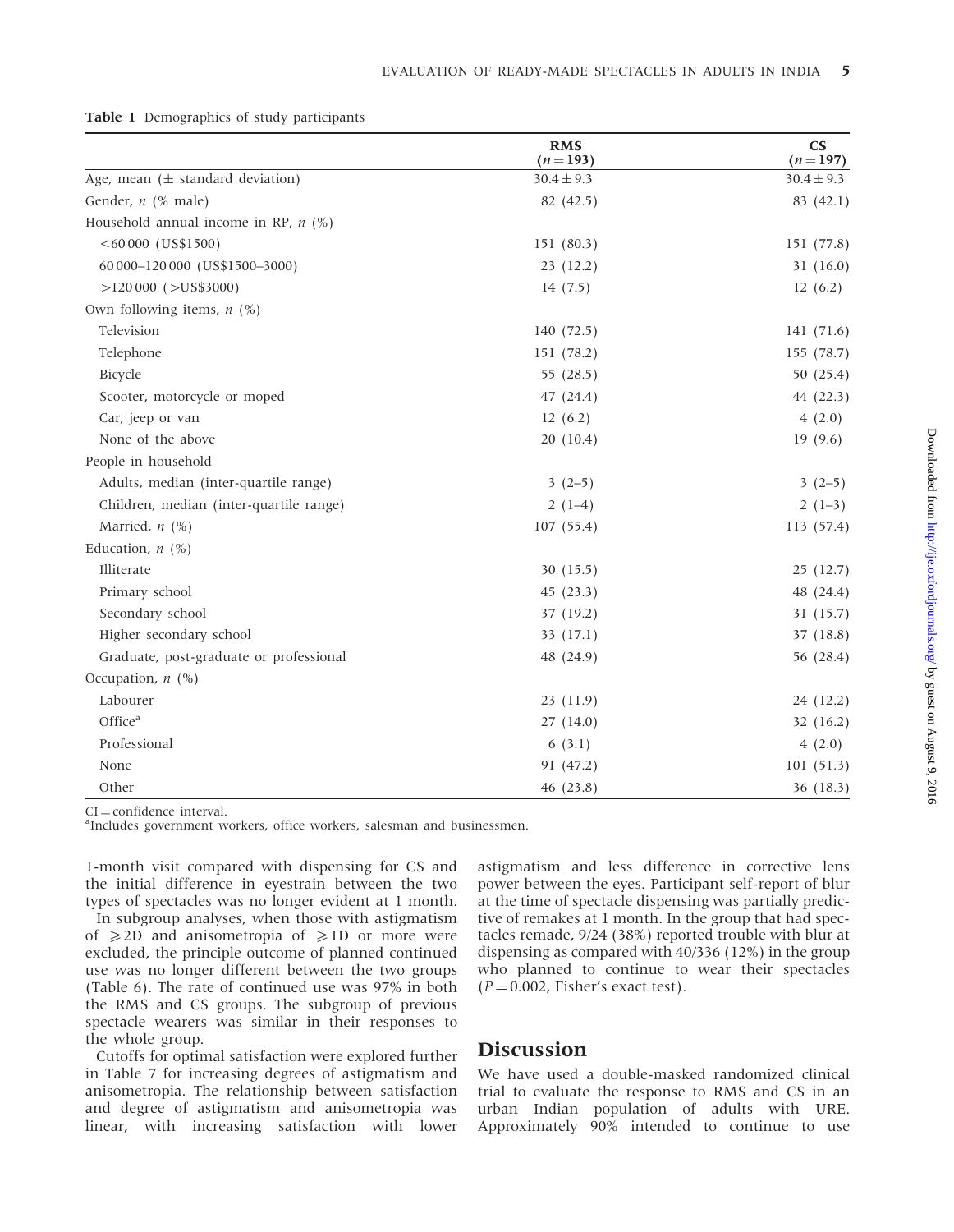| Table 2 Medical and ocular history of study participants |  |  |
|----------------------------------------------------------|--|--|
|----------------------------------------------------------|--|--|

|                                         | <b>RMS</b><br>$(n=193)$ | $\mathbf{C}\mathbf{S}$<br>$(n=197)$ |
|-----------------------------------------|-------------------------|-------------------------------------|
| Hypertension, diabetes or heart disease | 6(3.1)                  | 3(1.5)                              |
| Smoker (collapse former/current)        | 15(7.8)                 | 14(7.1)                             |
| Alcohol (collapse former/current)       | 11(5.7)                 | 7(3.6)                              |
| General Health                          |                         |                                     |
| Excellent                               | 9(4.7)                  | 12(6.1)                             |
| Very Good                               | 22(11.4)                | 16(8.1)                             |
| Fair                                    | 41 $(21.2)$             | 46 (23.4)                           |
| Poor                                    | 121(62.7)               | 123(62.4)                           |
| Seen ophthalmologist, $n$ (%)           | 106(55.0)               | 142(72.1)                           |
| Spectacles experience, $n$ (%)          | 108(56.0)               | 116 (59.2)                          |
| If yes, where from?                     |                         |                                     |
| Hospital clinic                         | 20(18.2)                | 21 (17.7)                           |
| Optical shop                            | 90 (81.8)               | 98 (82.4)                           |
| If yes, why not useful anymore?         |                         |                                     |
| <b>Broken</b>                           | 16(14.6)                | 23(19.3)                            |
| Lost                                    | 7(6.4)                  | 2(1.7)                              |
| Vision poor                             | 68 (61.8)               | 69(58.0)                            |
| Frame not comfortable                   | 6(5.5)                  | 6(5.0)                              |
| Appearance                              | 2(1.8)                  | 2(1.7)                              |
| No reason                               | 11(10.0)                | 17(14.3)                            |

|  |  |  | <b>Table 3</b> Habitual visual acuity and refractive errors measured by subjective refraction at the baseline visit ( $n=390$ ) |  |  |  |  |  |  |
|--|--|--|---------------------------------------------------------------------------------------------------------------------------------|--|--|--|--|--|--|
|--|--|--|---------------------------------------------------------------------------------------------------------------------------------|--|--|--|--|--|--|

| Uncorrected habitual<br>Spectacle<br>group |                 | vision in the better eye <sup>a</sup>      | Degree of spherical<br>equivalent refractive<br>error <sup>b</sup> |            | Astigmatismin the<br>more astigmatic eye |                    | Anisometropia   |                |
|--------------------------------------------|-----------------|--------------------------------------------|--------------------------------------------------------------------|------------|------------------------------------------|--------------------|-----------------|----------------|
|                                            | logMAR          | Snellen                                    | <b>Diopters</b>                                                    | %Myopic    | $\geqslant$ 0.75DC                       | $\geqslant$ 2.00DC | $\geq 1$ & < 2D | $\geqslant$ 2D |
| <b>RMS</b>                                 | $0.56 \pm 0.21$ | $20/63^{-3} \pm 2$ lines                   | $2.22 \pm 1.31$                                                    | 133 (68.9) | 73 (37.8)                                | 24 (12.4)          | 10(5.2)         | 5(2.6)         |
| CS.                                        | $0.57 \pm 0.21$ | $20/63^{-3.5} \pm 2$ lines $2.34 \pm 1.40$ |                                                                    | 148(75.1)  | 81(41.1)                                 | 21 (10.7)          | 12(6.1)         | 4(2.0)         |
| P-value                                    |                 | 0.71                                       | 0.40                                                               | 0.18       |                                          | 0.91               |                 | 0.33           |

<sup>a</sup>The better eye is defined as the eye that had better corrected visual acuity.

<sup>b</sup>The estimate of the total defocus due to spherical and cylindrical refractive error and the average of right and left eye. DC, diopters cylinder; D, diopters.

their RMS, which increased to nearly 100% when those with high degrees of anisometropia and astigmatism were excluded. The large improvement in vision and high rate of planned continued use of RMS in this study support wider use of RMS in refractive services programs in developing settings where spectacles are often not affordable and refractive services not accessible to those in need.

The advantage of RMS are that they are substantially cheaper than RMS and, when purchased in volume, good-quality spectacles can be obtained for as little as \$US0.50 per pair of spectacles.<sup>19</sup> Further, RMS can be provided on a single occasion, which further reduces costs. The cost savings are clear, and conservatively at least twice as many people could be

serviced with RMS compared with CS service. Developing countries in the Western Pacific who utilize RMS report that they are able to price the spectacles to achieve full cost recovery.<sup>20</sup> Other settings also utilize RMS as the mainstay of refractive services.<sup>9,12,20</sup> Our study population, which included all refractive errors and is therefore relevant to these programs.

Others have speculated that there are degrees of anisometropia (0.50–2.00D) or astigmatism (0.75– 1.25D), where RMS are no longer appropriate.<sup>18,21,22</sup> In a parallel research study in China, we excluded 8% of students with astigmatism  $\geq 2.00D$  or  $\geq 1D$  anisometropia, and found RMS and CS to perform equally well.<sup>13</sup> The present study in adults in India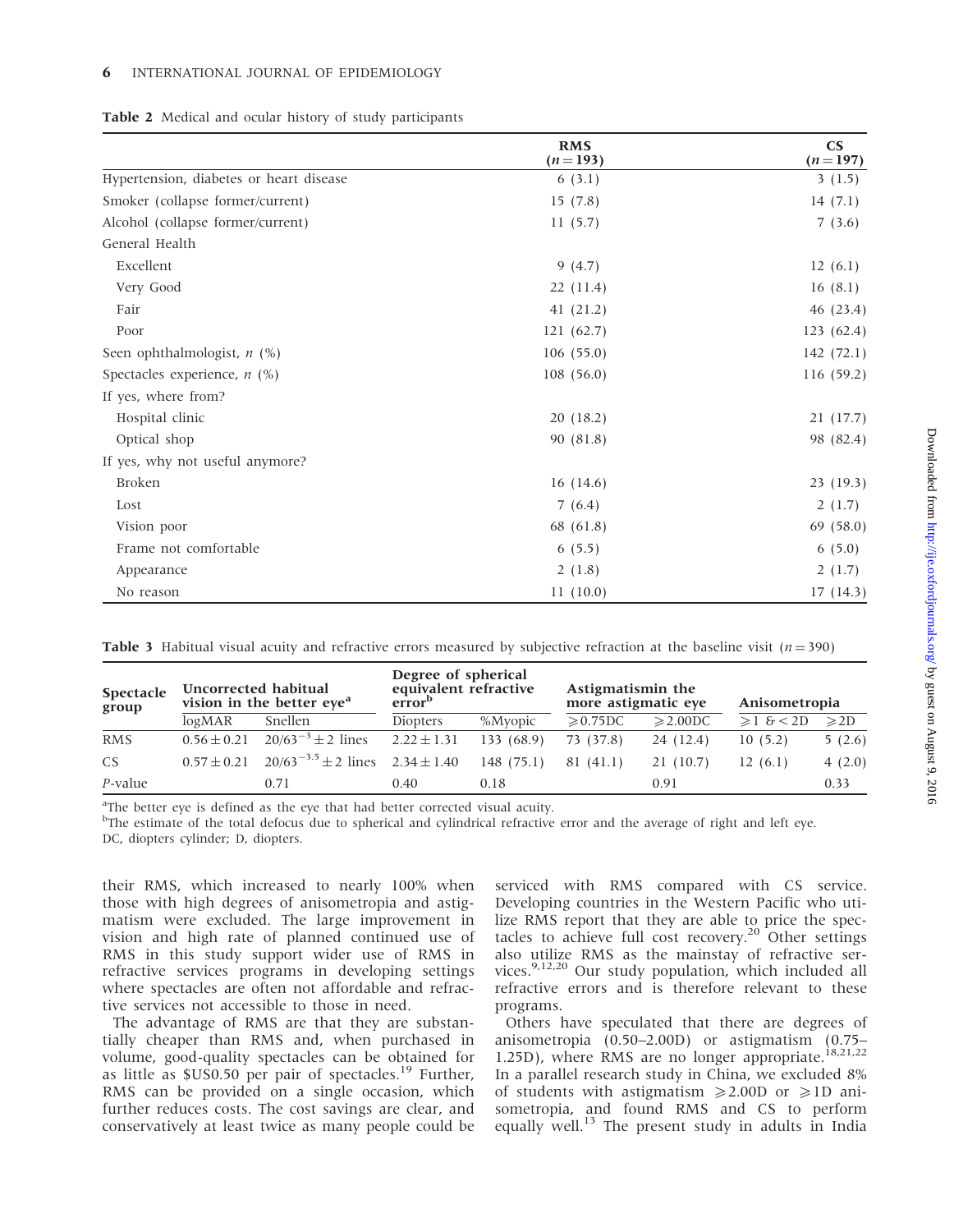|                                   | <b>RMS</b><br>$(n=183)$ | $\mathbf{C}\mathbf{S}$<br>$(n=180)$ | Difference (95% CI)         | P-value    |
|-----------------------------------|-------------------------|-------------------------------------|-----------------------------|------------|
| Plan to continue to wear, $n$ (%) | 165 $(90.2)^a$          | 174 $(96.7)^a$                      | $-6.5$ ( $-11.6$ , $-1.5$ ) | 0.02       |
| WTP in RP                         | $213 \pm 81$            | $234 \pm 84$                        | 21(4, 38)                   | 0.02       |
| Vision is better with spectacles? |                         |                                     |                             |            |
| Dispensing visit, $n$ (%)         | 179 (96.8)              | 190(99.5)                           | $-2.7$ (-5.5, 0.03)         | 0.06       |
| Follow-up visit, $n$ (%)          | 167(91.3)               | 174 (96.7)                          | $-5.4$ ( $-10.3$ , $-0.5$ ) | 0.045      |
| How often worn?                   |                         |                                     |                             |            |
| All day, $n$ $(\%)$               | 97 (53.6)               | 94 (52.5)                           | 1.1 $(-9.2, 11.4)$          | 0.53       |
| Part of day, $n$ (%)              | 50 (27.6)               | 63(35.2)                            | $-7.6$ ( $-17.1$ , 2.0)     |            |
| Only for distance vision, $n$ (%) | 32 (17.7)               | 21(11.7)                            | $6.0$ (-1.3, 13.2)          |            |
| Only for near vision, $n$ (%)     | 2(1.1)                  | 1(0.6)                              | $0.5$ (-1.3, 2.4)           |            |
| Need to adapt, $n$ (%)            | 168(91.8)               | 175 (97.2)                          | $-5.4$ ( $-10.1$ , $-0.8$ ) | 0.036      |
| Time to adapt                     |                         |                                     |                             |            |
| $1 \text{ day}, n \text{ (%)}$    | 53 (31.6)               | 53 (30.9)                           | $1.3$ (-8.5, 11.0)          | $0.32^{b}$ |
| 1–7 days, <i>n</i> $(\%)$         | 89(53.0)                | 104(59.4)                           | $-6.5$ ( $-16.9, 4.0$ )     |            |
| 1–4 weeks, $n$ (%)                | 23 (13.7)               | 18(10.3)                            | $3.4 (-3.5, 10.3)$          |            |
| Still not adapted, $n$ (%)        | 3(1.8)                  | $0(-)$                              | 1.8 $(-0.2, 3.8)$           |            |

**Table 4** Outcome measures at the 1-month follow-up visit ( $n = 363$ )

Bold values indicate statistically significant values.

<sup>a</sup>Those who were not planning to use their spectacles were refracted again and the lenses replaced with a new prescription. <sup>b</sup>Mantel–Haenszel chi-square.



Figure 2 Average visual acuity with the study spectacles in the eye with higher refractive error and the eye with lower refractive error. SE, spherical equivalent refractive error; LogMar, Logarithm of the Minimum Angle of Resolution.

evaluated RMS on all types of refractive error, regardless of the degree of astigmatism or anisometropia. Similar to the findings in Chinese school children, RMS and CS were equally acceptable once the high astigmats and those with anisometropia were excluded. Our findings suggest that  $\sim$ 90% of adults with refractive error can be satisfied with RMS and the remaining 10% would benefit from CS.

While we found a linear relationship between increasing degrees of astigmatism and anisometropia and satisfaction with RMS, no clear cutoff defines who cannot benefit from RMS. One operational

approach would be to offer RMS to all as a first option in refractive correction. Those with higher amounts of astigmatism who note blur when trialing RMS are more likely to be unsatisfied at 1 month, so allowing them to try on the RMS prior to purchase could identify the subgroup most likely to be unsatisfied. Completely removing all those with  $\geq 1D$  anisometropia and  $\geq$  2D astigmatism would have excluded 20% of the study population, many of whom were happy with RMS. While further research is needed to see how best to implement a program using RMS, one option is to counsel individuals with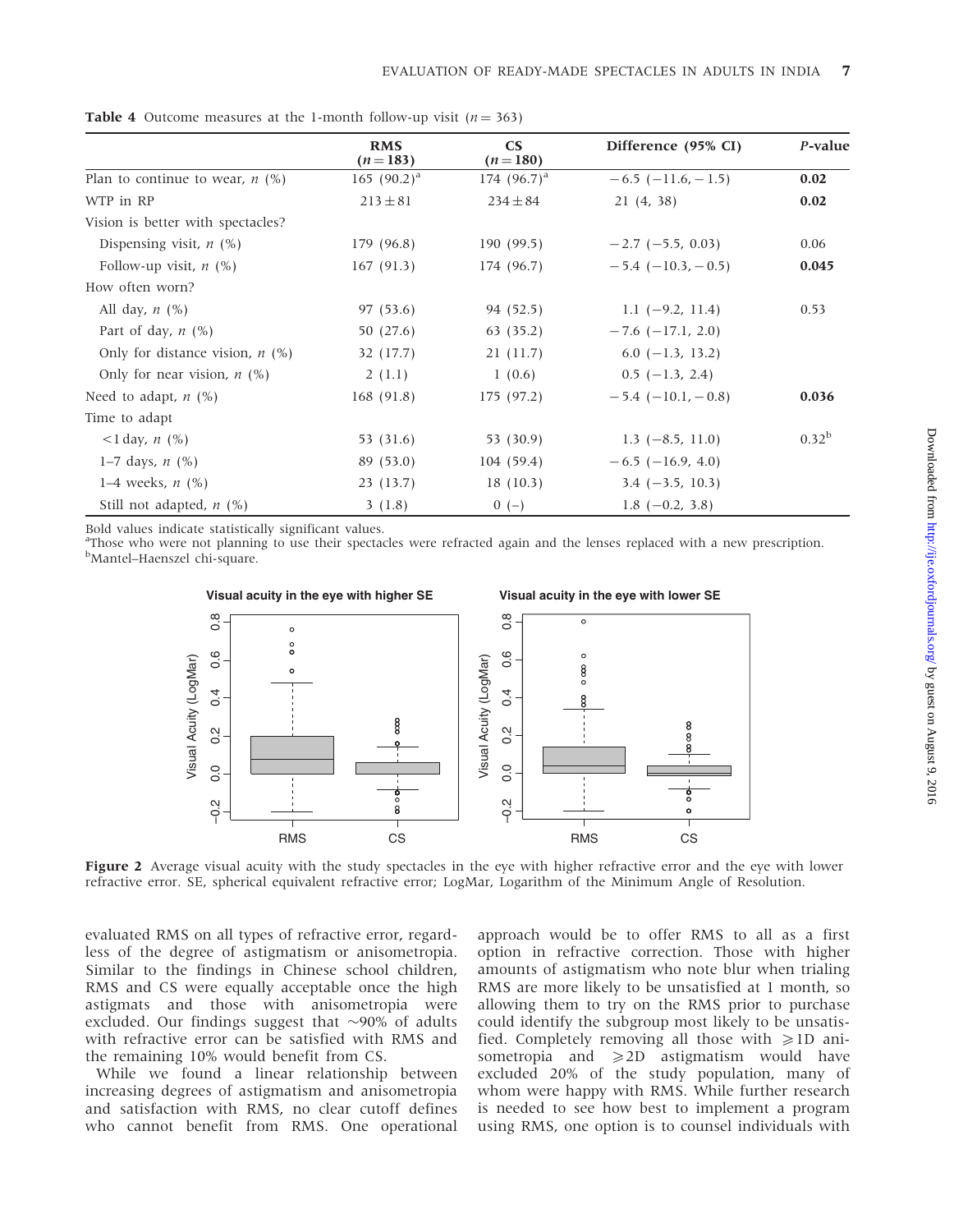|                         | <b>RMS</b><br>$(n=183)$ | $\mathbf{CS}$<br>$(n=180)$ | Difference, % (95% CI) | P-value  |
|-------------------------|-------------------------|----------------------------|------------------------|----------|
| Dispensing visit        |                         |                            |                        |          |
| Blurred vision          | 40(21.6)                | 10(5.2)                    | $16.3$ (9.4, 23.2)     | < 0.0001 |
| Distorted vision        | 23 (12.4)               | 14(7.3)                    | 4.8 $(-1.4, 11.0)$     | 0.12     |
| Headache                | 43(23.2)                | 33 (17.3)                  | $5.2$ ( $-3.2$ , 13.5) | 0.16     |
| Disorientation          | 12(6.5)                 | 8(4.2)                     | $2.1$ (-2.6, 6.8)      | 0.36     |
| <b>Dizziness</b>        | 25(13.5)                | 15(7.9)                    | $5.3$ (-1.1, 11.7)     | 0.09     |
| Eyestrain               | 39(21.1)                | 19(10.0)                   | $10.8$ $(3.3, 18.2)$   | 0.004    |
| Nausea                  | 6(3.2)                  | 6(3.1)                     | $-0.1$ (-3.7, 3.6)     | 1.00     |
| 1-month follow-up visit |                         |                            |                        |          |
| Blurred vision          | 27 $(14.8)^a$           | 7(3.9)                     | 10.9(5.0, 16.7)        | 0.0009   |
| Distorted vision        | 20(10.9)                | 7(3.9)                     | 7.0(1.7, 12.4)         | 0.02     |
| Headache                | 47 (25.7)               | 35(19.4)                   | 6.2 $(-2.3, 14.8)$     | 0.17     |
| Disorientation          | 13(7.1)                 | 10(5.6)                    | 1.6 $(-3.5, 6.6)$      | 0.67     |
| <b>Dizziness</b>        | 25 (13.7)               | 11(6.1)                    | $7.6$ (1.5, 13.6)      | 0.02     |
| Eyestrain               | 43 (23.5)               | 32 (17.8)                  | $5.7$ (-2.6, 14.0)     | 0.19     |
| Nausea                  | 7(3.8)                  | 6(3.9)                     | $0.5$ (-3.3, 4.3)      | 1.0      |

Table 5 Symptoms at the dispensing visit and follow-up visits in the two groups

Bold values indicate statistically significant values.

Analysis limited to those who completed both dispensing and follow-up visits.

a McNemars test for change across time for RMS: blur was present at dispensing but not at 1 month in 27/181, 14.9% and not present at baseline but present at 1 month in 14/181, 7.7%,  $P = 0.04$ , distorted vision  $P = 0.56$ , headache  $P = 0.42$ , disorientation  $P = 0.81$ , dizziness  $P = 0.11$ , eyestrain  $P = 0.58$ , nausea  $P = 0.11$ .

\*McNemars test for change across time for CS: blur  $P = 0.53$ , distorted vision  $P = 0.16$ , headache  $P = 0.65$ , disorientation  $P = 0.29$ , dizziness  $P = 0.41$ , eyestrain was present at dispensing but not at 1 month in 13/179, 7.3% and not present at baseline but present at 1 month in 28/179, 15.6%,  $P = 0.02$ , nausea  $P = 0.56$ .

higher degrees of astigmatism and anisometropia that they might benefit from CS, inform them of the increased cost and leave the decision to them.

The CS group, as intended, had 20/20 vision on average with their new spectacles; however, the RMS group was not fully corrected and vision was on average  $20/20^{-3}$  in the eye with lower refractive error. The premise of using RMS is that a small amount of blur is acceptable and that the spectacles will still meet an individual's refractive needs.

The participants were asked about how much they would pay for their spectacles after they had worn them for 1 month. This is unlike real life, where spectacle purchase is required upfront, prior to use. In addition, this was a hypothetical question and the spectacles had already been supplied free of charge. Despite these limitations, these data provide useful information about the potential for cost recovery in refractive service delivery in this setting. The median price the participants were willing to pay was 200 Indian Rupees, which at the time of the study was equivalent to  $\sim$ US\$4, less than 1 weeks income.

As in other studies of spectacle tolerance,  $23-25$ almost all participants had to adapt to their new spectacles, but slightly fewer who were prescribed RMS required time to adapt. This might be explained by the difficulties encountered in adapting to meridional magnification or aneisikonic effects with full corrections for astigmatism and anisometropia. However, this difference did not have a clinically significant impact on the acceptability of CS, as all of the CS wearers were adapted to the new spectacles within 1 month.

The rate of remakes in this study was a key endpoint. In a published report where custom spectacles were prescribed,  $\sim$ 11% of spectacles were remade due to spectacle intolerance. $^{24}$  The rate of remakes in our study in the CS group was lower at 3%, and  $\sim$ 10% in the RMS group. The lower rate of remakes in this population may in part be explained by lower visual demands. It is also possible that our study population was reluctant to complain; however, remakes were provided at no cost if the participant indicated in a structured interview that he did not intend to use the spectacles, which should have minimized this effect.

Other prospective studies of spectacle use in developing countries have been completed in school populations, where unannounced visits are possible to assess compliance to spectacle wear.<sup>26,27</sup> This approach was not possible in our study population of adults who cannot be assessed in their daily activities for logistical reasons. Despite this limitation,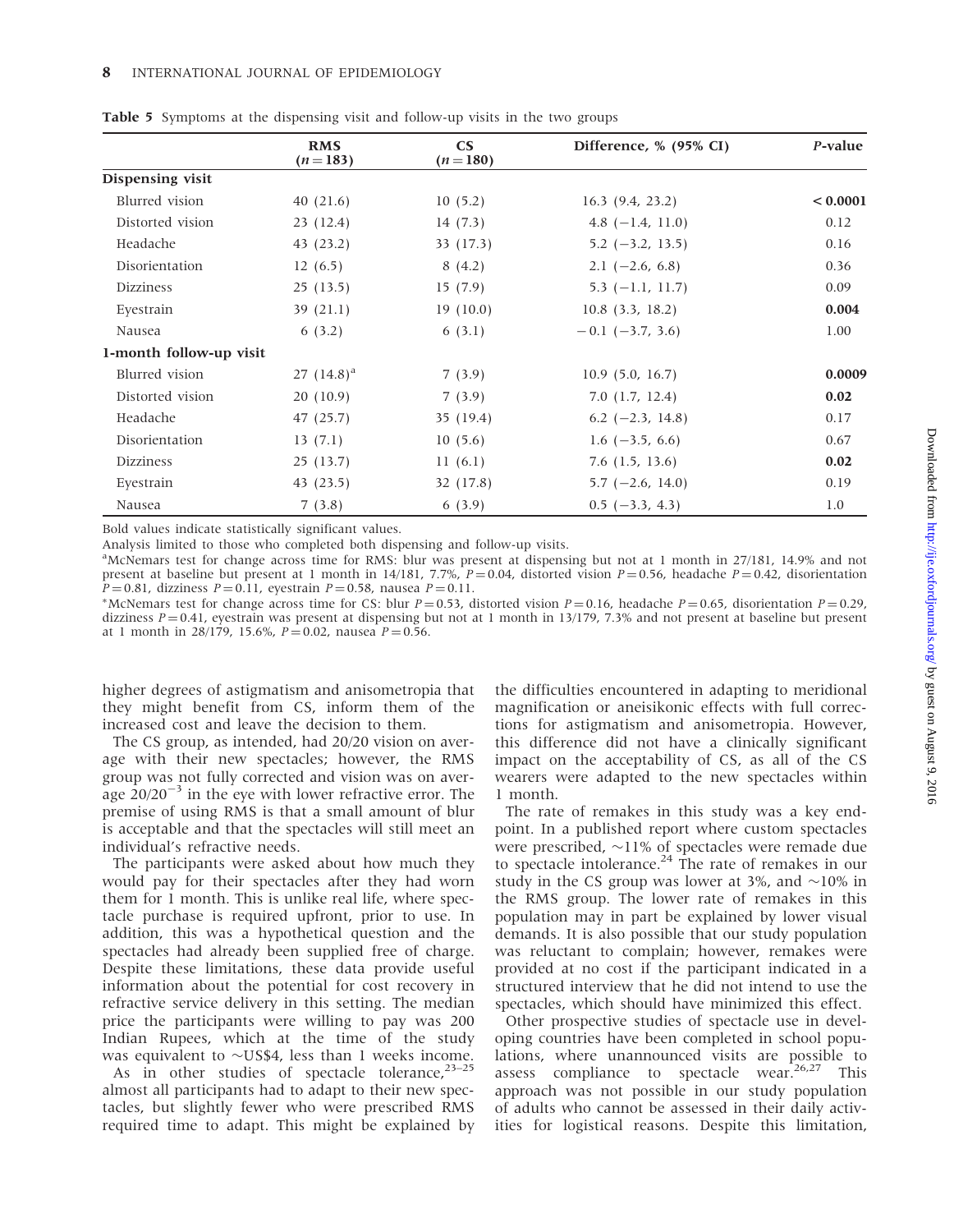|                                                                | <b>RMS</b>   | $\mathbf{C}\mathbf{S}$ | P-value  |
|----------------------------------------------------------------|--------------|------------------------|----------|
| Astigmatism $\leq$ 2.00D in both eyes                          | $n = 164$    | $n = 170$              |          |
| Plan to wear, $n$ (%)                                          | 152 (93.8)   | 154 (96.9)             | 0.20     |
| Vision is better, $n$ (%)                                      |              |                        |          |
| Dispensing visit                                               | 160(97.6)    | 169(99.4)              | 0.21     |
| 1-month visit                                                  | 152 (93.8)   | 154 (96.9)             | 0.29     |
| WTP, mean $\pm$ SD                                             | $212 \pm 81$ | $221 \pm 87$           | 0.02     |
| Blurred vision, $n$ (%)                                        |              |                        |          |
| Dispensing visit                                               | 29 (17.7)    | 9(5.3)                 | < 0.0001 |
| 1-month visit                                                  | 19(11.3)     | 6(3.8)                 | 0.01     |
| Anisometropia <1.00D                                           | $n = 158$    | $n = 158$              |          |
| Plan to wear, $n$ (%)                                          | 150 (94.9)   | 152 (96.2)             | 0.79     |
| Vision is better, $n$ (%)                                      |              |                        |          |
| Dispensing visit                                               | 157(98.1)    | 167(99.4)              | 0.36     |
| 1-month visit                                                  | 151 (95.6)   | 152 (96.2)             | 1.0      |
| WTP, mean $\pm$ SD                                             | $210 \pm 77$ | $231 \pm 83$           | 0.02     |
| Blurred vision, $n$ (%)                                        |              |                        |          |
| Dispensing visit                                               | 28 (17.5)    | 9(5.4)                 | < 0.0001 |
| 1-month visit                                                  | 17(10.8)     | 7(4.4)                 | 0.054    |
| Anisometropia <1.00D and<br>$<$ 2.00D astigmatism in both eyes | $n = 143$    | $n = 146$              |          |
| Plan to wear, $n$ (%)                                          | 139 (97.2)   | 141 (96.6)             | 1.00     |
| Vision is better, $n$ (%)                                      |              |                        |          |
| Dispensing visit                                               | 157(98.1)    | 167(99.4)              | 0.36     |
| 1-month visit                                                  | 151 (95.6)   | 152 (96.2)             | 1.0      |
| WTP, mean $\pm$ SD                                             | $209 \pm 74$ | $216 \pm 80$           | 0.03     |
| Blurred vision, $n$ (%)                                        |              |                        |          |
| Dispensing visit                                               | 21(14.5)     | 8(5.1)                 | 0.006    |
| 1-month visit                                                  | 12(8.4)      | 6(4.1)                 | 0.15     |

Table 6 Subgroup analyses for astigmatism <2.00D, <1.00D anisometropia, both exclusions combined and those with previous spectacle wear experience

 $SD = standard deviation$ .

Bold values indicate statistically significant values.

rates of intended use could be directly compared and these were universally high  $(>90%)$  in both studies.<sup>13</sup>

While we required at least 1D of distance refractive error, our study population would have included early presbyopes. For the 72% who were myopic this would not be problematic, as they could take their glasses off to see near. However, the hyperopes would be experiencing considerable problems with near vision. It was not within the scope of the study to evaluate presbyopia and we only corrected distance refractive error. Hyperopes may have had both distant and near vision improvement. Furthermore, some of those studied may have derived additional benefit from separate reading spectacles or bifocals, which were not offered. While RMS have been shown to be effective as reading glasses (for presbyopia) in rural Africa<sup>14</sup> additional research will be needed to confirm the effectiveness of RMS for the correction of refractive error in populations aged  $>45$  years where there are higher degrees of anisometropia.<sup>5,28</sup>

The strengths of this study lie in the approach, low rate of loss to follow-up (7%) and minimal cross-over. All errors in spectacle orders were detected by comparing the measurements with the prescription and were low (2%). The treatment was randomly assigned and the similarity in demographic and socio-economic characteristics of the two groups indicates that randomization was successful. The masking of the participant and those involved in data collection reduced the likelihood of bias in subjective responses and lends further credibility to the study findings; although we acknowledge that the success of masking was not independently assessed. The rate of planned continued use was supported by differences observed in subjective impressions, WTP and rate of symptoms. Differences in performance were influenced by the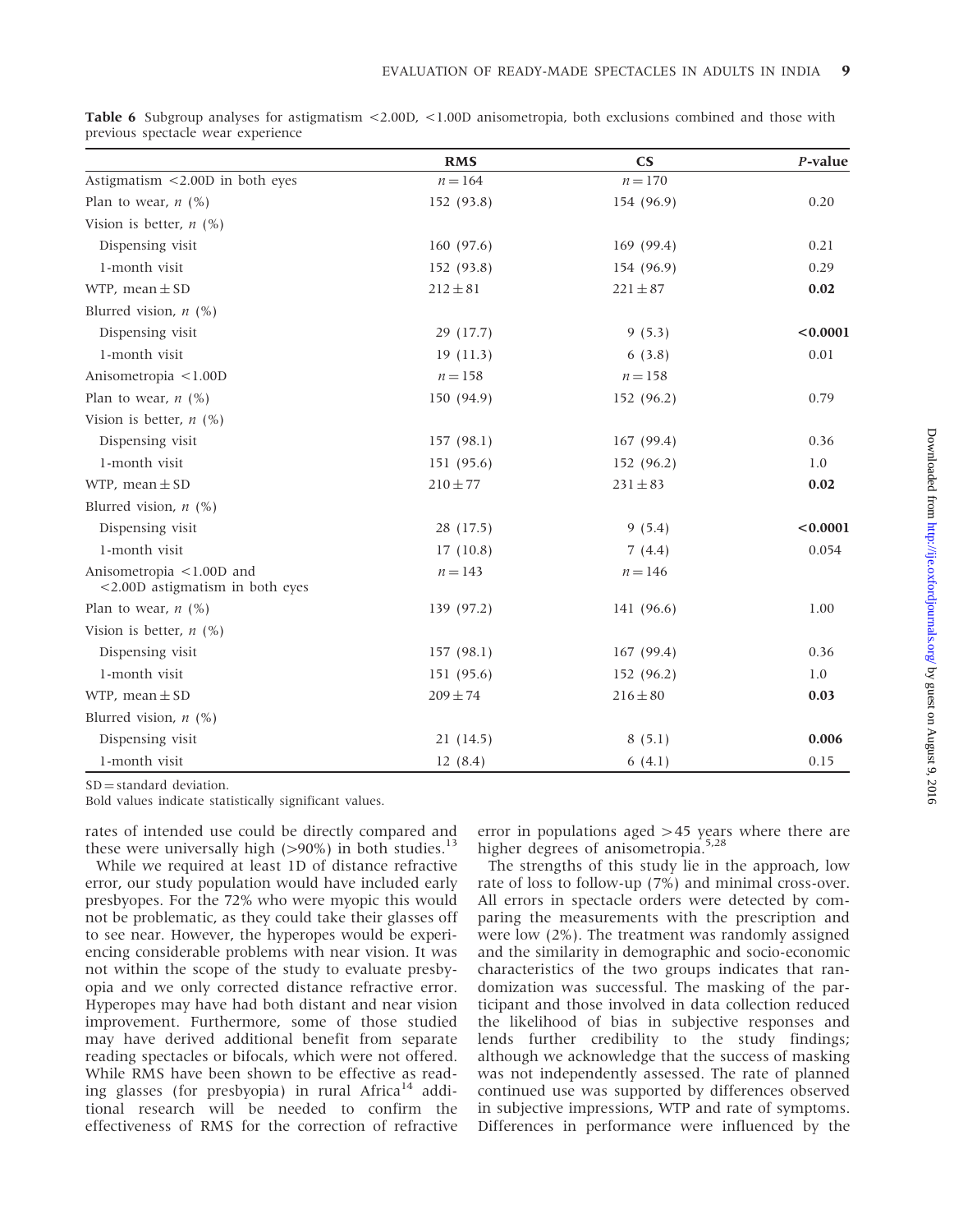|                   | n   | Plan to<br>wear, $n$ $(\%)$ | $WTP$ (RP),<br>$mean \pm SD$ | See better.<br>$n \ (\%)$ | See better at<br>1 month, $n$ $(\%)$ | No blur.<br>$n \ (\%)$ | No blur at<br>1 month, $n$ (%) |
|-------------------|-----|-----------------------------|------------------------------|---------------------------|--------------------------------------|------------------------|--------------------------------|
| Astigmatism $(D)$ |     |                             |                              |                           |                                      |                        |                                |
| < 0.50            | 65  | 65(100.0)                   | $222 \pm 76$                 | 64 (100.0)                | 65(100.0)                            | 59 (92.2)              | 63(97.0)                       |
| $0.50 - 0.75$     | 49  | 47 (95.9)                   | $211 \pm 81$                 | 47 (95.9)                 | 47 (95.9)                            | 37 (75.5)              | 44 (89.8)                      |
| $1.00 - 1.25$     | 29  | 25(86.2)                    | $201 \pm 84$                 | 28 (96.6)                 | 25 (86.2)                            | 22(75.9)               | 22 (75.9)                      |
| $1.50 - 1.75$     | 19  | 15(79.0)                    | $202 \pm 98$                 | 18 (94.7)                 | 15(79.0)                             | 14 (73.7)              | 14 (73.7)                      |
| $\geqslant$ 2.00  | 21  | 13 (61.9)                   | $221 \pm 85$                 | 19(95.0)                  | 15(71.4)                             | 10(50.0)               | 13(61.9)                       |
| Anisometropia (D) |     |                             |                              |                           |                                      |                        |                                |
| < 0.50            | 135 | 126(93.3)                   | $209 \pm 75$                 | 129(97.0)                 | 127(94.1)                            | 109(82.0)              | 115(85.2)                      |
| $0.50 - 0.75$     | 33  | 30(90.9)                    | $223 \pm 91$                 | 33 (100.0)                | 30(90.9)                             | 24 (72.7)              | 31(93.9)                       |
| $1.00 - 1.75$     | 10  | 7(70.0)                     | $255 \pm 107$                | 10(100)                   | 8(80.0)                              | 7(70.0)                | 8(80.0)                        |
| $\geqslant$ 2.00  | 5   | 2(40.0)                     | $190 \pm 124$                | 4(80.0)                   | 2(40.0)                              | 2(40.0)                | 2(40.0)                        |

Table 7 Key outcome variables for the RMS group stratified by differing levels of anisometropia and astigmatism

amount of astigmatism and anisometropia in the study population.

In conclusion, this research provides detailed information on the comparative performance of RMS and CS for the first time in an adult population with URE. As predicted, those with more complex refractive errors are less satisfied with RMS. However, the high proportion of this clinic population satisfied with RMS and cost savings lends support for the use of RMS in refractive service delivery. As availability of custom optical services improves and resources permit, a natural transition to CS would be expected in developing settings.

Hospital, New Delhi, Australian National Health and Medical Research Council post-doctoral fellowship (L.K.) and Frameworks in Global Health Award (F.S.A.).

## Acknowledgements

We would like to thank the study optometrists (Ms Anulekha Mitra, Mr Prasenjit Barua, Mr Tapojjwal Pal) and the participants for their contributions. Mr Anand Singh Rawat and Mr Lokesh Chauhan coordinated the study and completed data entry. Vision testing equipment was loaned by Dr Radhika Tandon at Dr Rajendra Prasad Centre, All India Institute of Medical Science, New Delhi.

Conflict of interest: None declared.

## Funding

Support for this project was provided by Orbis International, New York, Dr Shroffs Charity Eye

#### KEY MESSAGES

- Refractive error is a leading cause of blindness and visual impairment with an estimated 153 million people world wide visually impaired simply because they do not have spectacles to correct their vision.
- RMS have been proposed as the mainstay of refractive services in developing settings due to cost advantages. We report that there are small differences in performance between RMS and CS.
- A high proportion of individuals with refractive error can benefit from RMS, supporting their use in settings where there is a high level of need and limited resources.

## References

- <sup>1</sup> Gilbert C, Foster A. Childhood blindess in the context of VISION 2020 – The Right to Sight. Bulletin of the World Health Organization 2008[Epub ahead of print, doi: 10.1590/S0042-96862001000300011].
- <sup>2</sup> Dandona R, Dandona L. Refractive error blindness. BullWorld Health Organ 2001;79:237–43.
- <sup>3</sup> Resnikoff S, Pascolini D, Mariotti SP, Pokharel GP. Global magnitude of visual impairment caused by uncorrected refractive errors in 2004. BullWorld Health Organ 2008;86: 63–70.
- <sup>4</sup> Dandona R, Dandona L, Srinivas M, Giridhar P, Nutheti R, Rao GN. Planning low vision services in India: a population-based perspective. Ophthalmol 2002; 109:1871–78.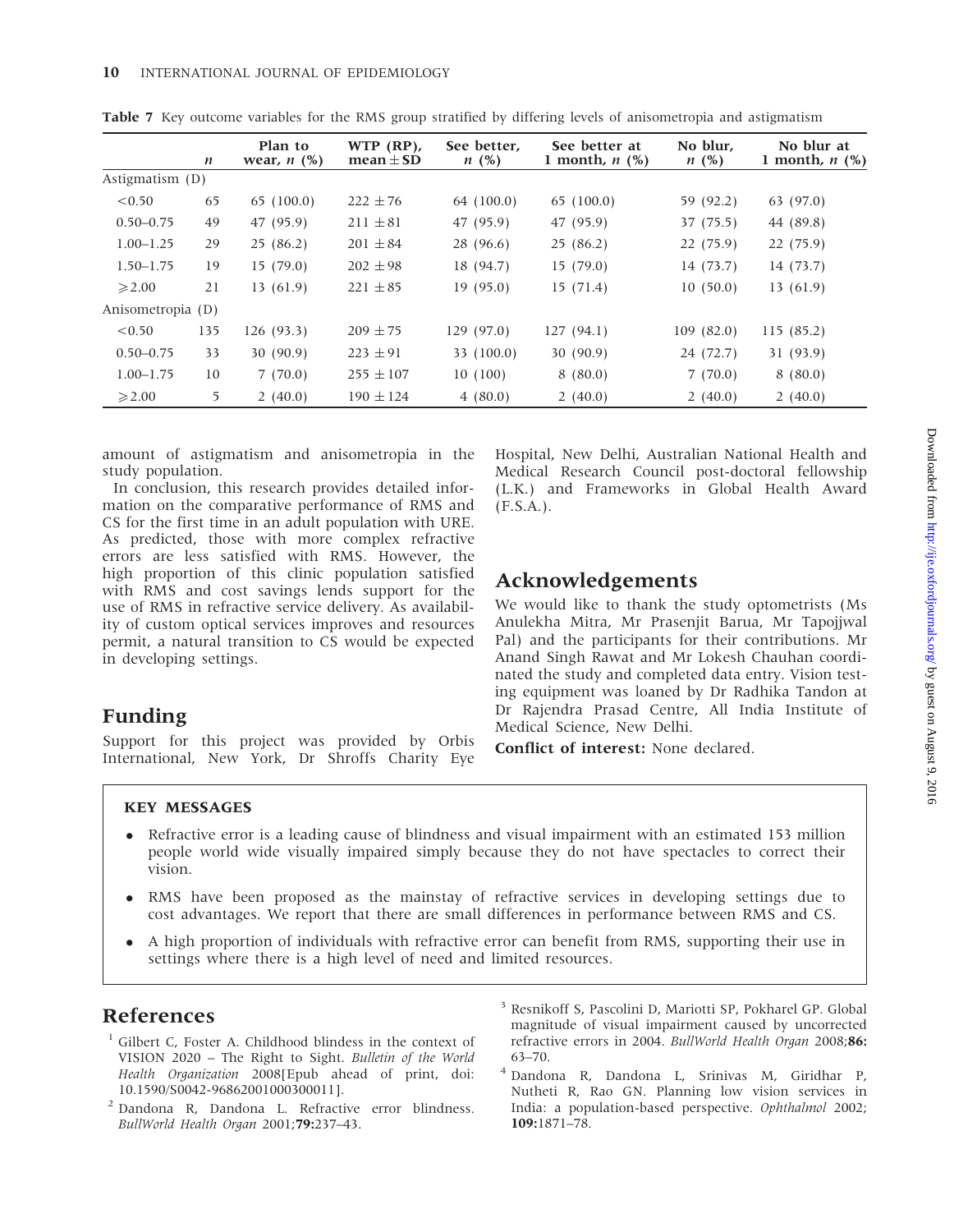- <sup>5</sup> Dandona R, Dandona L, Naduvilath TJ, Srinivas M, McCarty CA, Rao GN. Refractive errors in an urban population in Southern India: the Andhra Pradesh Eye Disease Study. Invest Ophthalmol Vis Sci 1999;40:2810–18.
- <sup>6</sup> Dandona R, Dandona L, Kovai V, Giridhar P, Prasad MN, Srinivas M. Population-based study of spectacles use in southern India. Indian J Ophthalmol 2002;50:145-55.
- <sup>7</sup> Smith TS, Frick KD, Holden BA, Fricke TR, Naidoo KS. Potential lost productivity resulting from the global burden of uncorrected refractive error. Bull World Health Organ 2009;87:431–37.
- <sup>8</sup> Brian G, du Toit R, Wilson D, Ramke J. Affordable readymade spectacles for use in blindness prevention programmes: setting standards of quality. Clin Exp Ophthalmol 2006;34:722–24.
- <sup>9</sup> Naidoo K, Ravilla D. Delivering refractive error services: primary eye care centres and outreach. Commun Eye Health 2007;20:42–44.
- <sup>10</sup> Ramke J, du Toit R, Palagyi A, Brian G, Naduvilath T. Correction of refractive error and presbyopia in Timor-Leste. Br J Ophthalmol 2007;91:860-66.
- <sup>11</sup> Ramke J, du Toit R, Palagyi A, Williams C, Brian G. Public sector refraction and spectacle dispensing in lowresource countries of the Western Pacific. Clin Exp Ophthalmol 2008;36:339–47.
- <sup>12</sup> Vincent JE. Simple spectacles for adult refugees on the Thailand-Burma border. Optom Vis Sci 2006;83:803–10.
- $13$  Zeng Y, Keay L, He M et al. A randomized, clinical trial evaluating ready-made and custom spectacles delivered via a school-based screening program in China. Ophthalmol 2009;116:1839–45.
- <sup>14</sup> Patel I, Munoz B, Burke AG et al. Impact of presbyopia on quality of life in a rural African setting. Ophthalmology 2006;113:728–34.
- <sup>15</sup> Negrel AD, Maul E, Pokharel GP, Zhao J, Ellwein LB. Refractive error study in children: sampling and measurement methods for a multi-country survey. Am J Ophthalmol 2000;129:421–26.
- <sup>16</sup> Thibos LN, Wheeler W, Horner D. Power vectors: an application of Fourier analysis to the description and statistical analysis of refractive error. Optom Vis Sci 1997;74: 367–75.
- <sup>17</sup> Bourne RR. Uncorrected refractive error and presbyopia: accommodating the unmet need. Br J Ophthalmol 2007; 91:848–50.
- <sup>18</sup> Maini R, Keeffe J, Weih LA, McCarty CA, Taylor HR. Correction of refractive error in the Victorian population: the feasibility of "off the shelf" spectacles. Br J Ophthalmol 2001;85:1283–86.
- <sup>19</sup> Ramke J, Palagyi A, du Toit R, Brian G. Applying standards to readymade spectacles used in low-resource countries. Optom Vis Sci 2009;86:1104–11.
- <sup>20</sup> Ramke J, du Toit R, Palagyi A, Williams C, Brian G. Public sector refraction and spectacle dispensing in lowresource countries of the Western Pacific. Clin Exp Ophthalmol 2008;36:339–47.
- <sup>21</sup> Bourne RR, Dineen BP, Huq DM, Ali SM, Johnson GJ. Correction of refractive error in the adult population of Bangladesh: meeting the unmet need. Invest Ophthalmol Vis Sci 2004;45:410–17.
- <sup>22</sup> Fledelius HC. Prevalences of astigmatism and anisometropia in adult danes. With reference to presbyopes' possible use of supermarket standard glasses. Acta Ophthalmol 1984;62:391–400.
- <sup>23</sup> Bullimore MA, Adams CW, Fusaro RE et al. Patient acceptance of auto-refractor and clinician prescriptions: a randomized clinical trial. Visual Sci Appl 1996;1:194–97.
- <sup>24</sup> Strang NC, Gray LS, Winn B, Pugh JR. Clinical evaluation of patient tolerance to autorefractor prescriptions. Clin Exp Optom 1998;81:112–18.
- <sup>25</sup> Suemaru J, Hasebe S, Ohtsuki H. Visual symptoms and compliance with spectacle wear in myopic children: double-masked comparison between progressive addition lenses and single vision lenses. Acta Med Okayama 2008;  $62:109-17.$
- <sup>26</sup> Castanon Holguin AM, Congdon N, Patel N et al. Factors associated with spectacle-wear compliance in school-aged Mexican children. Invest Ophthalmol Vis Sci 2006;47: 925–28.
- $27$  Congdon NG, Patel N, Esteso P et al. The association between refractive cutoffs for spectacle provision and visual improvement among school-aged children in South Africa. Br J Ophthalmol 2008;92:13-18.
- <sup>28</sup> Bourne RR, Dineen BP, Ali SM, Noorul Huq DM, Johnson GJ. Prevalence of refractive error in Bangladeshi adults: results of the National Blindness and Low Vision Survey of Bangladesh. Ophthalmol 2004; 111:1150–60.